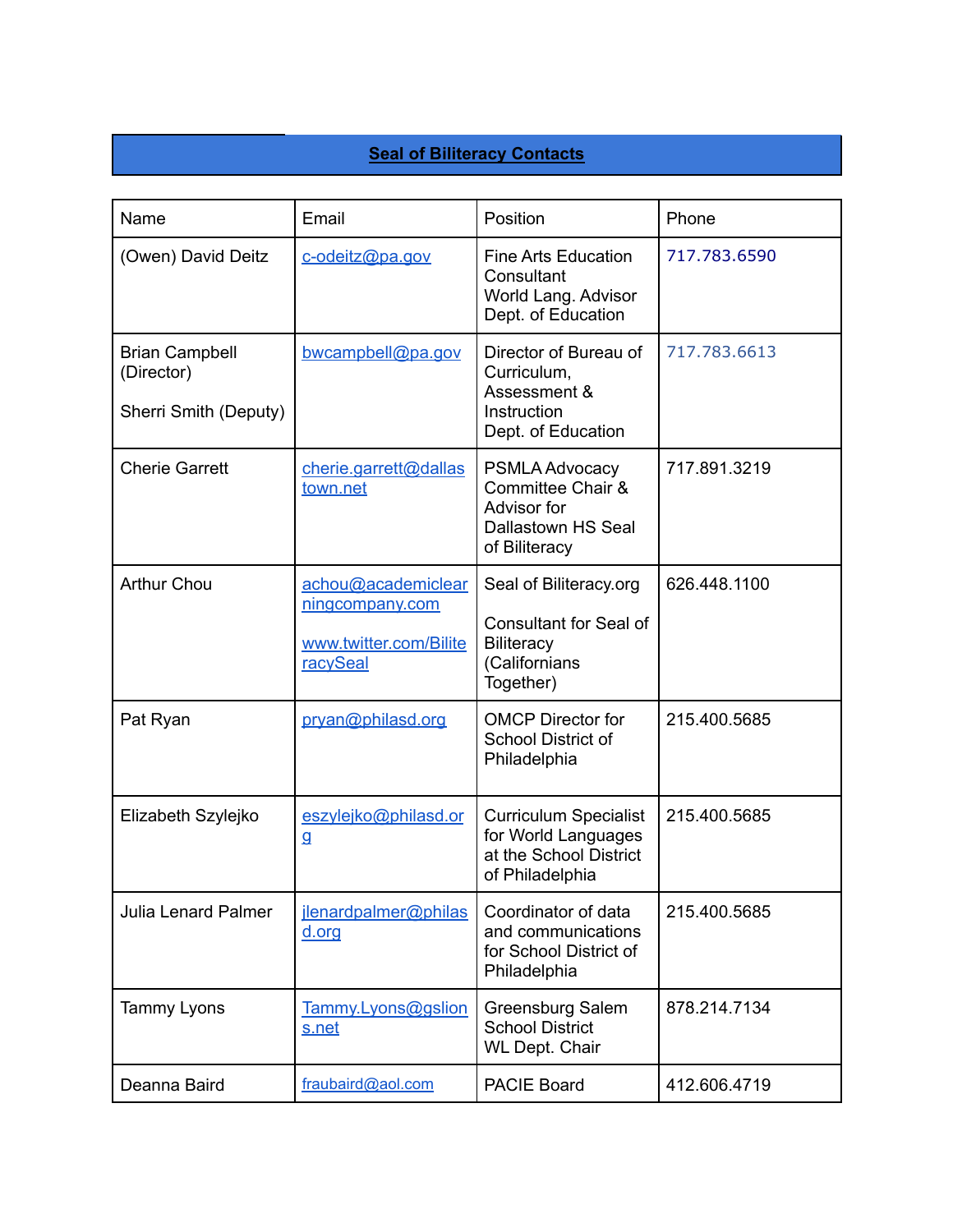|                     |                                    | member (Chair of Ed.<br>Committee)                 |  |
|---------------------|------------------------------------|----------------------------------------------------|--|
| Eric Hartman        | ehartman1@haverford.<br><u>edu</u> | <b>PACIE President</b><br><b>Haverford College</b> |  |
| <b>Barb Weikert</b> | bsweikert@gmail.com                | <b>PACIE Vice-president</b>                        |  |

## **Seal of Biliteracy Proponents**

| Organization                                                                                                                            | Website                                                                                               | Contact                                                                                                                                                      |
|-----------------------------------------------------------------------------------------------------------------------------------------|-------------------------------------------------------------------------------------------------------|--------------------------------------------------------------------------------------------------------------------------------------------------------------|
| <b>Californians Together</b>                                                                                                            | https://sealofbiliteracy.org/<br>(informational site)<br>https://californianstogether.or<br><u>g/</u> | Martha Hernandez (Director)<br>Martha@CaliforniansTogethe<br>r.org<br>(626) 448-1100                                                                         |
|                                                                                                                                         | https://sealofbiliteracy.org/doc<br>/2020-National-Seal-of-Biliter<br>acy-Report-Final.pdf            |                                                                                                                                                              |
| National Association for<br><b>Bilingual Education (NABE)</b>                                                                           | https://nabe.org/                                                                                     | 240-450-3700                                                                                                                                                 |
| National Conference of State<br>Legislatures (NCSL)                                                                                     | https://www.ncsl.org/research<br>/education/state-seals-of-bilit<br>eracy.aspx                        | Legislative staff directory only<br>accessible to state<br>legislators:<br>https://www.ncsl.org/aboutus/<br>ncsIservice/staff-directory-sea<br>rch-form.aspx |
| Joint National Committee for<br><b>Languages National Council</b><br>for Languages and<br><b>International Studies</b><br>((JNCL-NCLIS) | https://www.languagepolicy.or<br><u>q/</u>                                                            | Amanda Seewald (Pres.)<br>amandaseewald@gmail.com                                                                                                            |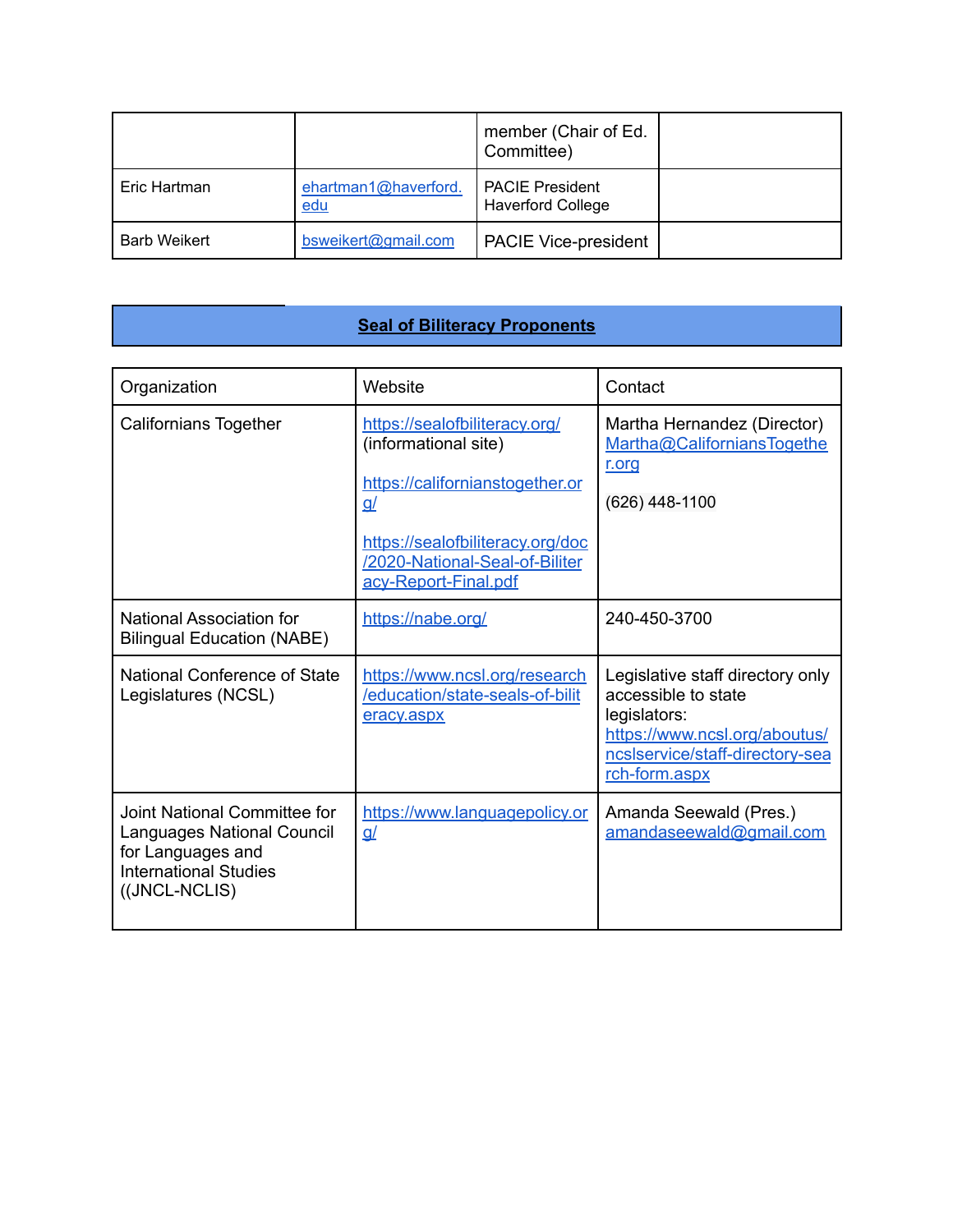## **WL Organizations: Pennsylvania**

| Organization                                                                                                    | Website                                          | Contact                                                                                                                            |
|-----------------------------------------------------------------------------------------------------------------|--------------------------------------------------|------------------------------------------------------------------------------------------------------------------------------------|
| PSMLA (PA State Modern<br>Language Association)                                                                 | http://www.psmla.org                             | Isabel Espino de Valdivia<br>idevaldivia@gmail.com<br>(Pres.)                                                                      |
|                                                                                                                 |                                                  | <b>Susanne Nimmrichter</b><br>susanne@psmla.org<br>(Webmaster)                                                                     |
| <b>MCATFL (Montgomery</b><br>County Assoc. of Teachers of<br>Foreign Language)                                  | http://www.mcatfl.org/                           | Brooke Kenna (Pres.)<br>mcatfl@gmail.com                                                                                           |
| MLAPV (Modern Language<br>Assoc. of Philadelphia and<br>Vicinity)                                               | https://sites.google.com/view/<br>mlapv/about-us | Maria Sordi<br>gioia2@verizon.net                                                                                                  |
| PACIE (PA Council for<br>International Education)                                                               | http://www.pacie.org/                            | Christina Good (Director)<br>cgood@pacie.org                                                                                       |
|                                                                                                                 |                                                  | Deanna Baird<br>fraubaird@aol.com                                                                                                  |
| <b>PASE</b><br>(Philadelphia Area<br>Spanish Educators)                                                         | https://www.thepase.org/abou<br>ţ                | Melissa Moran (VP)<br>mmoran@slabeeber.org                                                                                         |
|                                                                                                                 |                                                  | Lauren Fosnight<br>Lauren.Fosnight@germant<br>ownacademy.org                                                                       |
| <b>Three Rivers TESOL</b><br>(Teachers of English to<br>Speakers of Other<br>Languages)<br>Central & Western PA | https://threeriverstesol.org/wp                  | Joseph Lucente (pres.)<br><u>englishlanguagestarts@gm</u><br>ail.com<br><b>Susan McKeever</b><br>(webmaster)<br>sbuda115@gmail.com |
| Penn TESOL East<br>(Eastern PA)                                                                                 | https://www.penntesol-east.or<br><u>g/</u>       | HolliGoldenberg (pres.)<br>holligoldenberg@gmail.com<br>Linda Fellag (webmaster)<br>lfellag@ccp.edu                                |